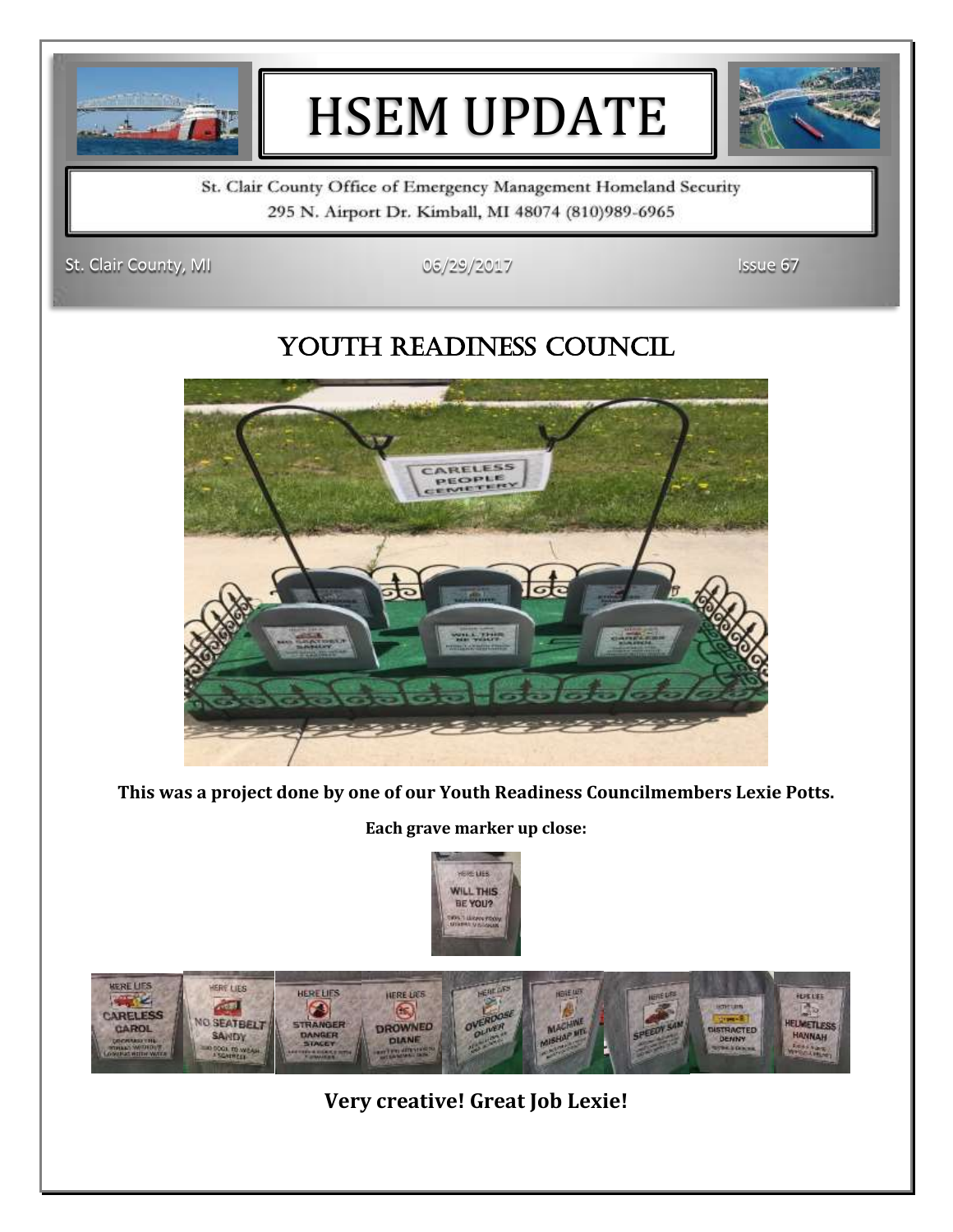#### THIS WEEK'S EBW.TV LINKS

The 3rd [part in the series with Kristina Anderson, Virginia Tech Shooting Survivor](http://ebw.tv/kristina-anderson-virginia-tech-survivor-shares-her-story-pt-3/) [The last part of the 4 part series with Kristina Anderson, Virginia Tech Shooting Survivor](http://ebw.tv/kristina-anderson-virginia-tech-survivor-shares-her-story-pt-4/)



Medilodge of Port Huron **ICS** Command Chart

 $\overline{\phantom{a}}$ 

### **Medilodge of Port Huron hosts a preparedness exercise for**

### **Evacuation Events within their Facilities**

St. Clair County Office of Homeland Security and Emergency Management conducted an evacuation tabletop exercise on Thursday, June 1, 2017 with Medilodge of Port Huron located on Lakeshore Rd. in Fort Gratiot Township. The tabletop exercise was attended by key staff from Medilodge Port Huron along with administrative representatives from their sister agencies located in Yale, St. Clair and Richmond plus the Medilodge Regional Maintenance Director. Also attending the exercise were emergency response personnel from Fort Gratiot Township Fire Department, Burtchville Township Fire Department, Tri-Hospital EMS and St. Clair County Sheriff Department.

The two hour tabletop exercise focused on actions to be undertaken and expectations of staff and emergency responders should a severe weather event cause enough damage to the facility to warrant evacuation. Topics of discussion included: Evacuation procedures; Unified incident command structure; Resident, staff and visitor accountability and tracking protocols; Outside agency support; Relocation protocols, and Site security. The goal is to conduct similar exercises with all Long Term Care Facilities in St. Clair County and eventually conduct full scale exercises involving the actual movement of people (non-residents of the facility).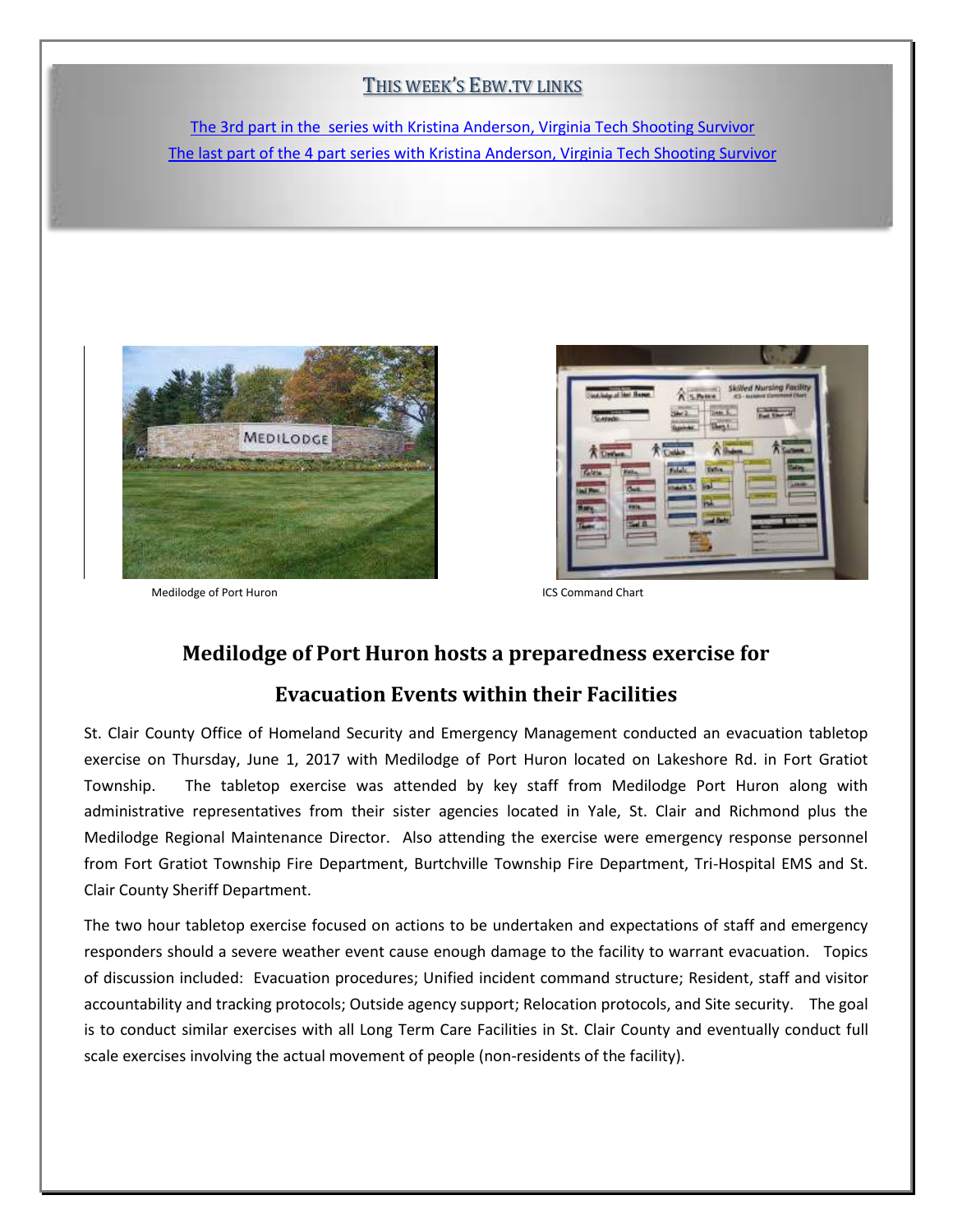### MICIMS Refresher Course

L

9am – 11am Wednesday August 2nd'

For those that could not attend the last training and would like to get their skills tuned up contact Pam at phaunoch@stclaircounty.org or phone: 810-989-6387 to get registered. The state has done an update and you will find it to be interesting and more easily used.

# Cloud formations in the Smiths Creek/Marysville Area last week:



However scary these looked they did not have rotation. Great pictures everyone! **Way to keep your eye on the sky!**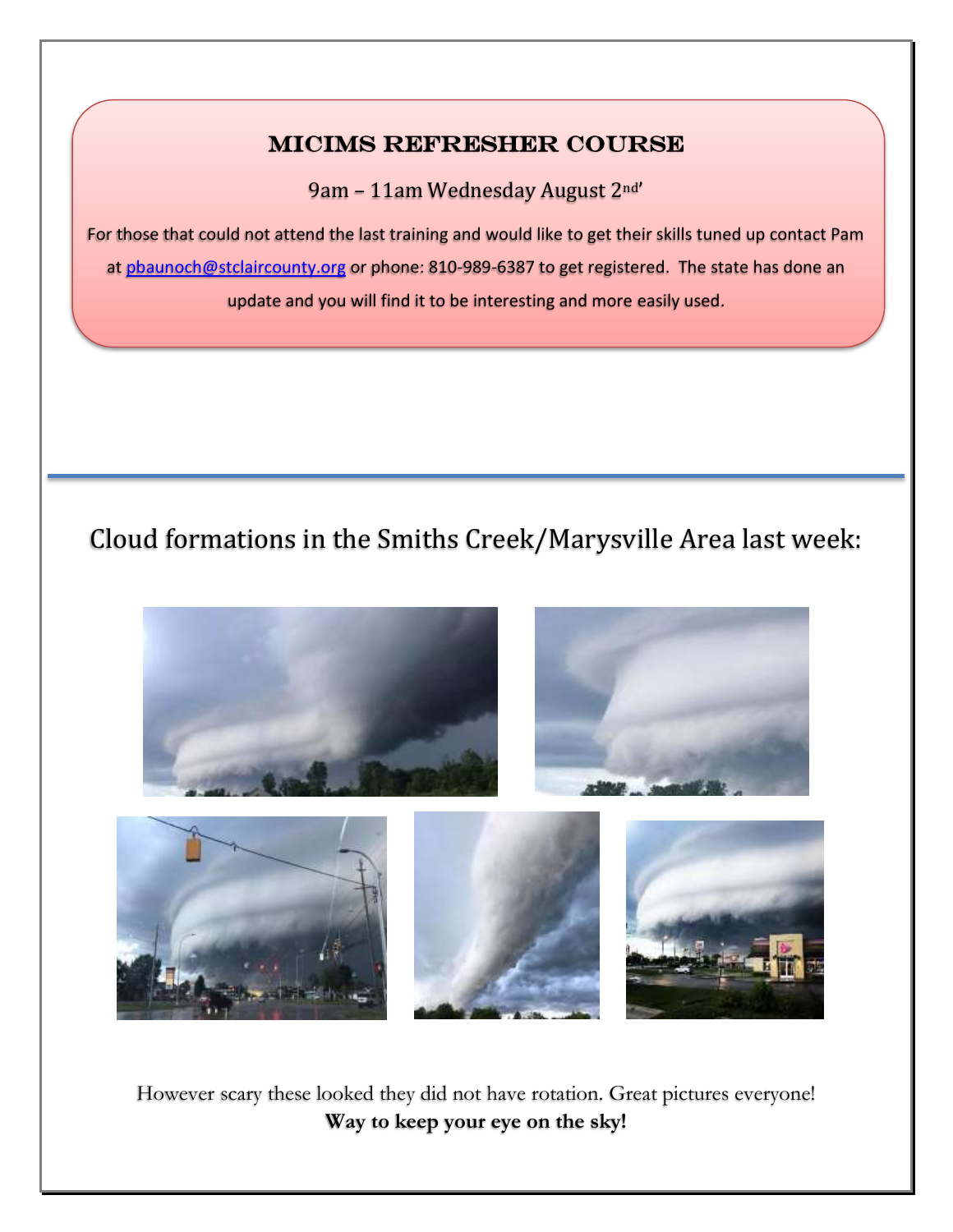### Safety Town Upcoming Events

### **This program was designed to teach Safety to children ages 5 - 8 years old.**

### **To sign up call 810-989-6385**

July 10<sup>th</sup>, 10:00 am – 11:30 am, Location: VFW, 4 W. Mechanic St. Yale, MI July 26<sup>th</sup>, 10:00 am – 11:30 am, Birchwood Mall, 4350 24<sup>th</sup> Ave., Fort Gratiot August  $22^{nd}$ , 10:00 am – 11:30 am, Birchwood Mall, 4350  $24^{th}$  Ave., Fort Gratiot August 30<sup>th</sup>, 6:30 pm – 8:00 pm, Lakeport Wesleyan Church, 3871 Harris Rd., Lakeport (Full) TBD, Clay Township/Algonac Area, Information will be given as soon as details are confirmed.



If you are interested in hosting this opportunity - Homeland Security and Emergency Management will provide everything needed to put on Safety Town. Your organization just needs to provide a space and children to participate. We can also help advertise for students. We are looking at children grades K–2 (5–8 years old).

The space needed:

For the entire Safety Town mat (2 sections) we need an area 40' x 54'

For half mat Safety Town we need an area 40' x 27'

If you are interested email: [emergencymanagement@stclaircounty.org](mailto:emergencymanagement@stclaircounty.org) or call (810)989-6965